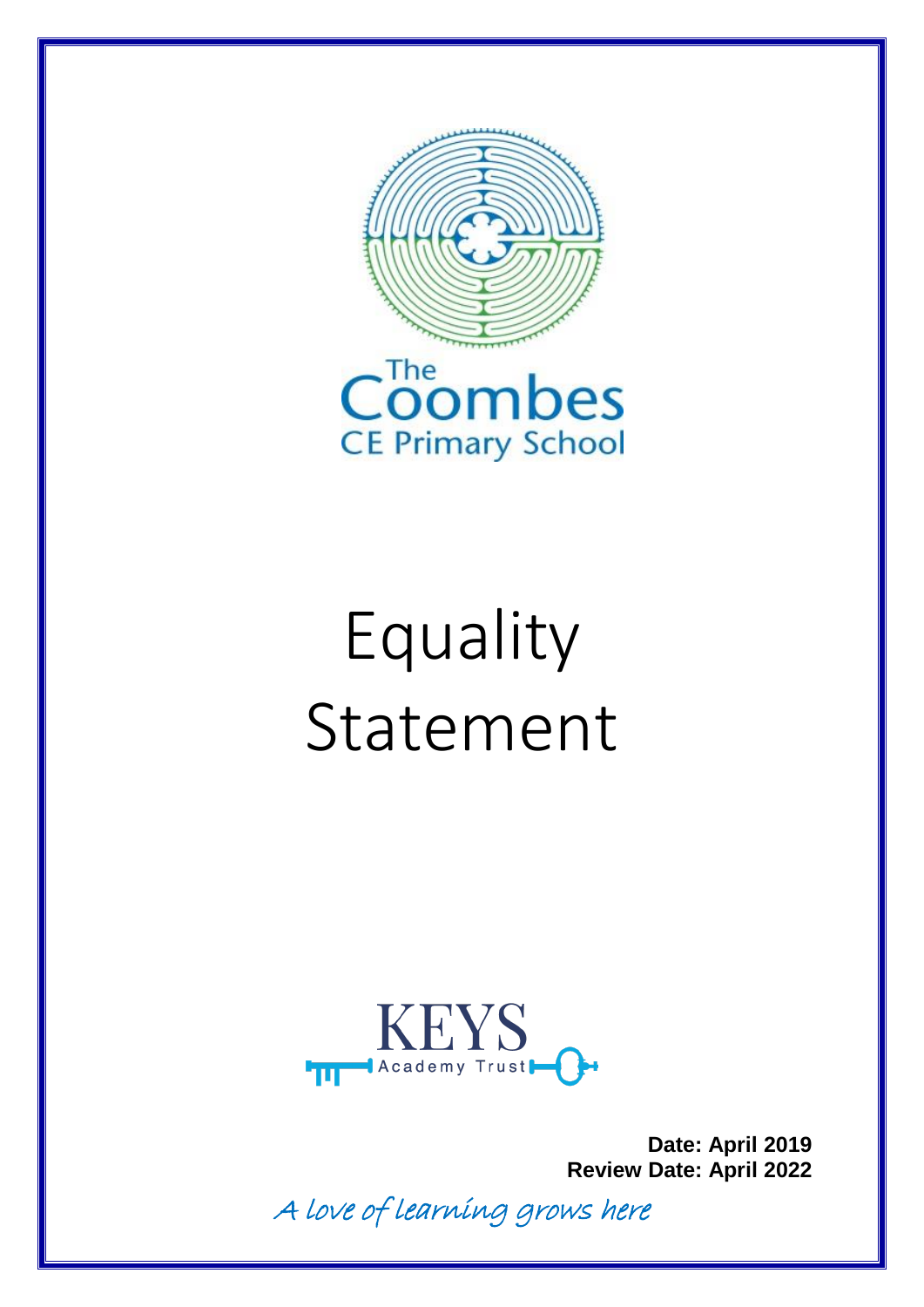Public bodies such as schools have a duty, under the 2010 Equality Act, to ensure they promote equality within their organisation.

The Equality Act makes explicit our responsibility to have due regard to the need to:

- Eliminate discrimination and other conduct that is prohibited by the Act
- Advance equality of opportunity between people who share a protected characteristic and people who do not share it
- Foster good relations across all characteristics between people who share a protected characteristic and people who do not share it.

In this respect, a protected characteristic could be any one of a multitude of factors that are shared by particular groups of people, but will include characteristics such as race, disability, sex, age, religion or belief, sexual orientation, pregnancy and maternity and gender reassignment. Central to a commitment to fulfil this responsibility is a recognition that all groups with protected characteristics fall within the compass of the human race as a whole, and who by definition therefore have equal status and equal rights.

Our equality objectives are based on the principles of human rights and human dignity, and can be summarised as follows:

- To ensure that the school retains a culture of advancing equality both in its policies and its practices.
- To develop the children's understanding of, and commitment to, the promotion of equality and the elimination of discriminatory practices and beliefs.
- To deepen an understanding among all children and staff of the strengths and needs of all protected characteristic groups.
- To continue to seek ways in which the culture, policies and practices within school can be further improved to advance equality and to eliminate discrimination.
- To celebrate the rich variety of individual and group characteristics which constitute our school community, as well as the wider world.

The following list covers some of the main ways in which we seek to implement our responsibilities to ensure equality within school.

- 1. Whenever the governing body reviews policies in school, we always take into account any relevant equal opportunity implications. Where relevant, the details of equal opportunity considerations will be specifically identified. The school's key policies are kept updated on our website, and all our policies are available by request at the school office.
- 2. We regularly analyse the progress and attainment of all children in the school, including the progress and attainment of specific pupil groups. Where we identify significant variations between the children who share a protected characteristic and children in the school generally, we then explore the reasons behind this. It is important to ensure that children in particular groups

A love of learning grows here